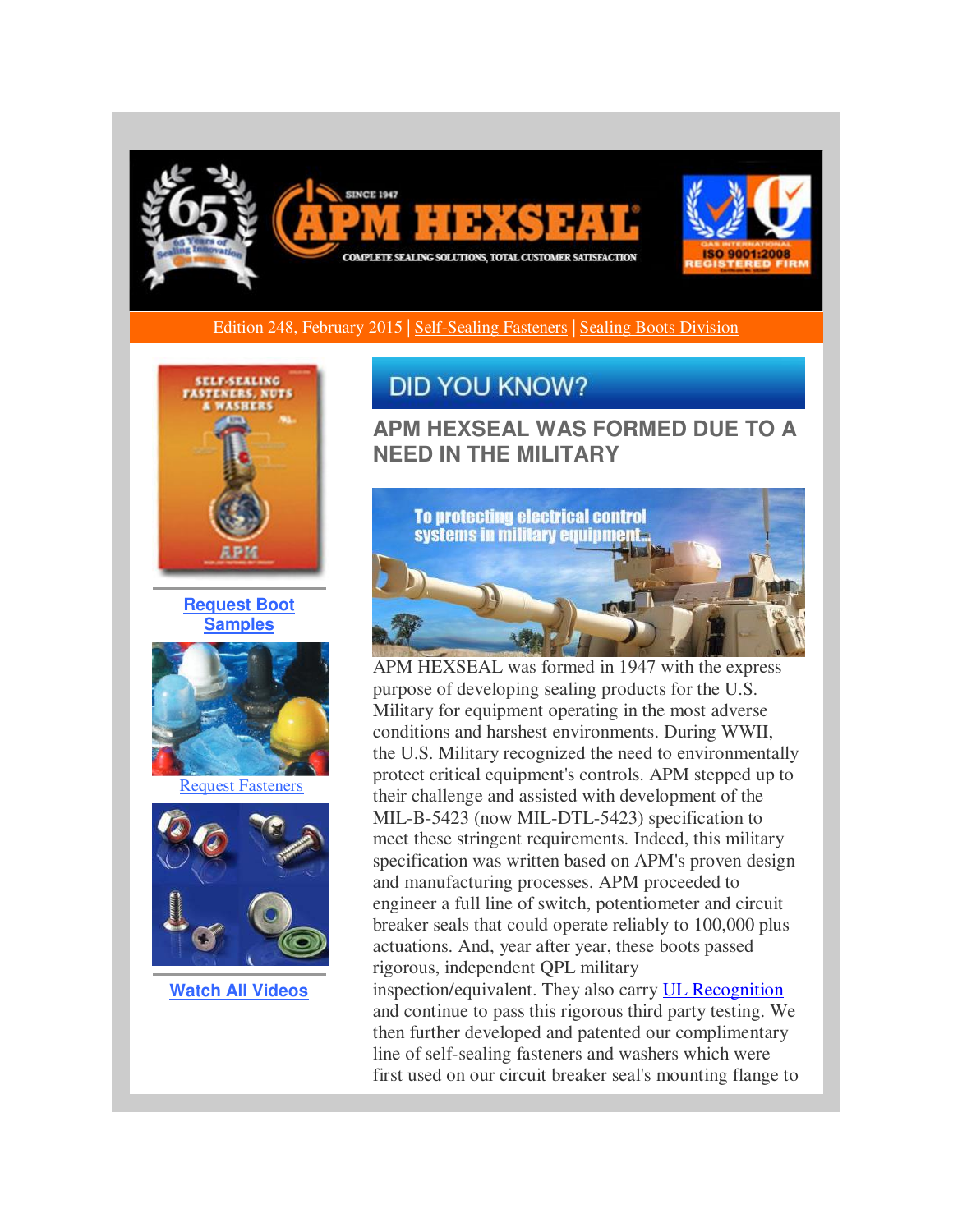



## [Download Literature](http://r20.rs6.net/tn.jsp?f=001U9YE7fHzEjZj9kFyGwPjxXylfeJVF72IN4qymq-zAoncr0p5nvn988sDPqAJY0vUkuf57280BxPHmPxF0t71iVqmMwJM9OxUevra_u4FtvElo488DqJBMOyEL-leoqO2YSlS3ySfg61CMpNxyzrbrve82x3KXwuqF6RCeD-ET4WQ-z3nzaAobIfyj560r5ZbBWVa-hO5UTCR-gfHgHRzREwKUPhcwOCXajytIXuR-EV8uyJiVSHHER6_PLQ7iETO5mBBEHX0s5UUQhwxhCD9PIzYFTwt0Y1TvYuImK9yOd4=&c=IqRlrZPv3OIWgifCULPB0CeNC-GrpZ8cy9B-dtT9UyVR8_eug8RogQ==&ch=Z9Bnf_dbxhr_YC43XQViCGfCfPHPzqWVrmcM0MTnfRHRI86IChXMog==)



provide added sealing protection (IP66/68 ingress rating). APM has in excess of 100 patents to its name including our "trigger" to help actuate switches/breakers where necessary, the "Installs Quickly" IQ 1030 toggle [switch boot,](http://r20.rs6.net/tn.jsp?f=001U9YE7fHzEjZj9kFyGwPjxXylfeJVF72IN4qymq-zAoncr0p5nvn980IjEv7LaQNhiNQcb1KgNBHzOGWablRuWKpv1owL-KKd59Da48QTEB5tw6xwmXHidSif2vWiiQ0-JUSdndjg3qoZ8iiBzMx5Hgjpi0tFO06pFbJns743zMbrgtl_C9ROF3qJTOaUtsAhWiIKEWJc88s5faWTE3bx-dGlDD4Eq2MnZPoPOEPTMODe-v-iw1r6EL5ox_OWiZb_FAwGmpejhVkjKsS3uCrM2iuLfAwLqEzIejUOWBC9ZgOFyqzXvad7mgq1AiRY9T7QRL8EZ8yTDv8=&c=IqRlrZPv3OIWgifCULPB0CeNC-GrpZ8cy9B-dtT9UyVR8_eug8RogQ==&ch=Z9Bnf_dbxhr_YC43XQViCGfCfPHPzqWVrmcM0MTnfRHRI86IChXMog==) and our patented [1131/60](http://r20.rs6.net/tn.jsp?f=001U9YE7fHzEjZj9kFyGwPjxXylfeJVF72IN4qymq-zAoncr0p5nvn980IjEv7LaQNhRH7-8MqcU9ZyTBS8xVOvIO1JRcGxqWCuSaucQPAz3ZqQ7qwIORqS-Aw0jTZ0rV-Wn7N1RchQwC2GPjbb0vWf28rMzwDInisXc8qyav-qpiUTlrJZuIoDHQqAQlt607d5IKO1mvRiGRfsbYyOXjdGebdKmg2_7wOkaHjVGk58aYit5uNbYNXTeabK_RZAUX1XFXtTfTaQsFfxFFca-vv_StcfLJN-LeaCmGBWr59DHpbce3CxUv_1jPtxrNZHPRTTPvQXQPJY1Eo=&c=IqRlrZPv3OIWgifCULPB0CeNC-GrpZ8cy9B-dtT9UyVR8_eug8RogQ==&ch=Z9Bnf_dbxhr_YC43XQViCGfCfPHPzqWVrmcM0MTnfRHRI86IChXMog==) and [1132/60](http://r20.rs6.net/tn.jsp?f=001U9YE7fHzEjZj9kFyGwPjxXylfeJVF72IN4qymq-zAoncr0p5nvn98111E_0WFiYGFbx-e56aBjEk7KV7eagaPBYOd4essgkGNLOkM0bxo1Qj9TK9TXlzmttS3CSYCOZ0NsHAKfVVbJF_9iDm9M4qzH5IxebXbFR7mJe64tEjCH5gN2DooX2ob1qy7qJuDLdVKMAEFl_eVDorKFhS02w7xuq3YY121VAMHI1c6H8_pM7oPzinS0ZRFY7SVWLr2imvS2da-ghFA2uZSPpheSwFZrmvEz3QXOe82HfK91g0GyPpu0Ko7dIr-ItBksao8zyAmdSH_2G_388=&c=IqRlrZPv3OIWgifCULPB0CeNC-GrpZ8cy9B-dtT9UyVR8_eug8RogQ==&ch=Z9Bnf_dbxhr_YC43XQViCGfCfPHPzqWVrmcM0MTnfRHRI86IChXMog==) "Ultra Flex" boots which avoid unintentionally tripping

a switch or breaker. Our imitators have never innovated or had any patents ... not even one.

APM seals have seen service in every military conflict since WWII. More than 60 million HEXSEAL® switch boots have been produced in a wide



variety of types and sizes for military, commercial and industrial applications throughout the world. Installed by more than 200,000 customers, APM is the prime supplier for the boating industry, beverage dispensing machines, combat equipment of all kinds, off-road vehicles, medical equipment and a broad range of instrumentation and communications equipment, etc.

**Visit our [NSN and military cross-reference page](http://r20.rs6.net/tn.jsp?f=001U9YE7fHzEjZj9kFyGwPjxXylfeJVF72IN4qymq-zAoncr0p5nvn980IjEv7LaQNhNqpxnXF0Ir4vhnivyIC6lZxQ07LZ9E410OwEyRxNCa_KeX7erv_dozU6Y3YFCv3xE8u-rB-9VTyU9heYh6WPt71Tp96oNoAfNZFJGRgbXup6u-0rd5lwgaZabpoH9POavRTbg1Hu-UNNQTnvnbTGsytWj0BEzMBomDSzdlkuMdl7QfOIHG_GMnl4JnbpjVUuTFuOHQFLu3y5imFWsQoROv4iM-AZDkcv3azS05XI6WE5u4Bh23750bUkUv8PupkW&c=IqRlrZPv3OIWgifCULPB0CeNC-GrpZ8cy9B-dtT9UyVR8_eug8RogQ==&ch=Z9Bnf_dbxhr_YC43XQViCGfCfPHPzqWVrmcM0MTnfRHRI86IChXMog==) to determine the correct part for you.**



**Toll Free:**  800-498-9034

**Email:** [info@apmhexseal.com](mailto:info@apmhexseal.com)



## **ASK APM**

**WHY DO MOST MAJOR CIRCUIT BREAKER MANUFACTURERS RECOMMEND APM HEXSEAL ENVIRONMENTAL PROTECTION SEALING BOOTS FOR HOSTILE CONDITIONS?**

In many applications switches and circuit breakers are exposed to harsh environmental conditions that could shorten their actuation life and affect reliability. Most (lever & pushbutton) require the ability of the operator to see the position (status) of the actuator/LED. Matching sealing boots (covers) must be transparent,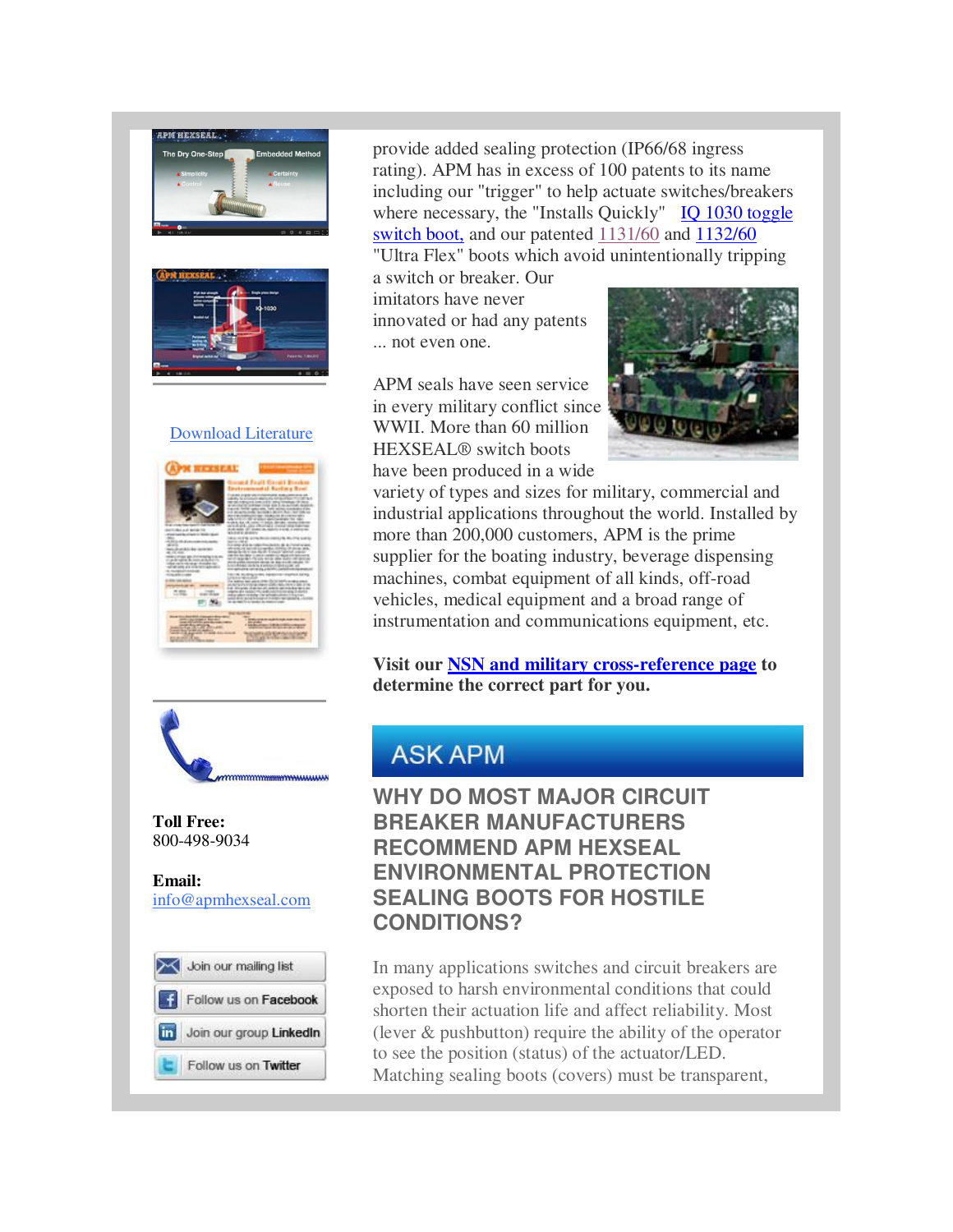



and remain so for the life of the breaker. The skills necessary to design and build a sealing boot that is rated IP66/68 for environmental protection are different from the skills necessary to manufacture the breaker itself, whether for military or commercial applications. Hence breaker manufactures recommend APM designed boots.



APM formulated a silicone rubber composition trademarked RUBRGLAS®, a transparent, rugged, pliable silicone rubber design for easy breaker status recognition and operation for all levers, toggle, and pushbutton type circuit breakers. This exclusive material can only be found on HEXSEAL® and E-SEEL® boots. APM also invented the first selfsealing screw,

SEELSKREW®, for circuit breaker boot-flange/frame mounting which seals up to 20,000psi. APM's products protect breakers and mounting holes against exposure and harm from wash downs, salt water, and lubricants, cleaning solvents, dirt, dust, grease and other environmental elements.

APM has been satisfying their customers' environmental protection needs for more than 60 years with the world's largest selection of sealing boots. APM circuit breaker boots have been installed on many thousands of electrical/power supply systems in a wide variety of marine equipment from submarines to pleasure and commercial military surface vessels, aircraft and support